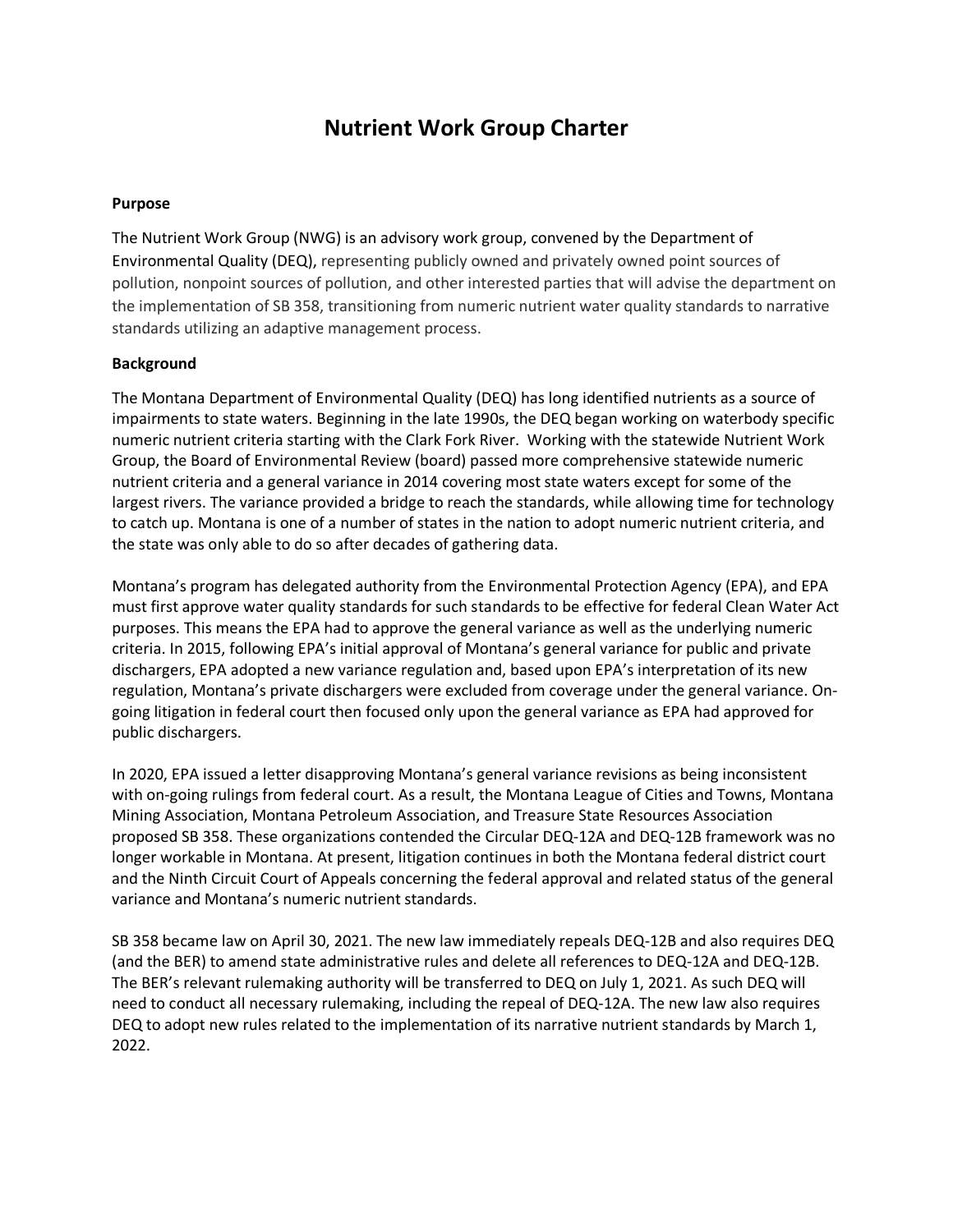## **Goals**

DEQ's goal is to ensure that Montana's narrative nutrient standards will not only protect state waters but also will be implementable by Montana communities and businesses. Montana law provides the framework upon which our standards are built, and science informs the content. DEQ relies on our stakeholders to advise us as we determine implementation of the standards.

The NWG provides a broad array of perspectives by including fair representation from all interest groups (listed below). The goal of the NWG is for each of the members to advise DEQ about key considerations from the interest group they are representing while also being focused to effectively meet rulemaking deadlines.

NWG meetings will also continue to consistently and transparently serve to inform and educate, while increasing outreach and communication among the interest groups and any members of the public in attendance.

# **Deliverables**

Deliverables will vary based on issues addressed by the NWG. Some deliverables will be tangible, while some issues may not produce tangible deliverables. The most immediate deliverables are identified as follows:

- Rules to implement Montana's narrative nutrient standards and a transition plan from current numeric nutrient standards and variance approach to a new narrative standards approach.
	- o Rulemaking framework will identify the approach, questions that need to be addressed and deadlines over the next six months
- Develop the Adaptive Management Program and Adaptive Management Plans
	- o Requirements
	- o Content
	- o Review process
	- o Implementation

#### **Terms of Membership**

Members agree to volunteer until the rulemaking process required under SB 358 is complete. DEQ is not setting term limits for Nutrient Work Group members and will reevaluate the group's structure and goals upon completion of the rulemaking.

A member's position on the Nutrient Work Group may be declared vacant if the member:

- Resigns from the Nutrient Work Group in writing to DEQ
- Fails to attend more than two meetings without prior notice

In a case where a member's position is declared vacant, DEQ may appoint an alternative representative from the same interest group to fill the position. Likewise, if an interest group's designated representative must step down before rulemaking is complete, a replacement representative will be sought by DEQ.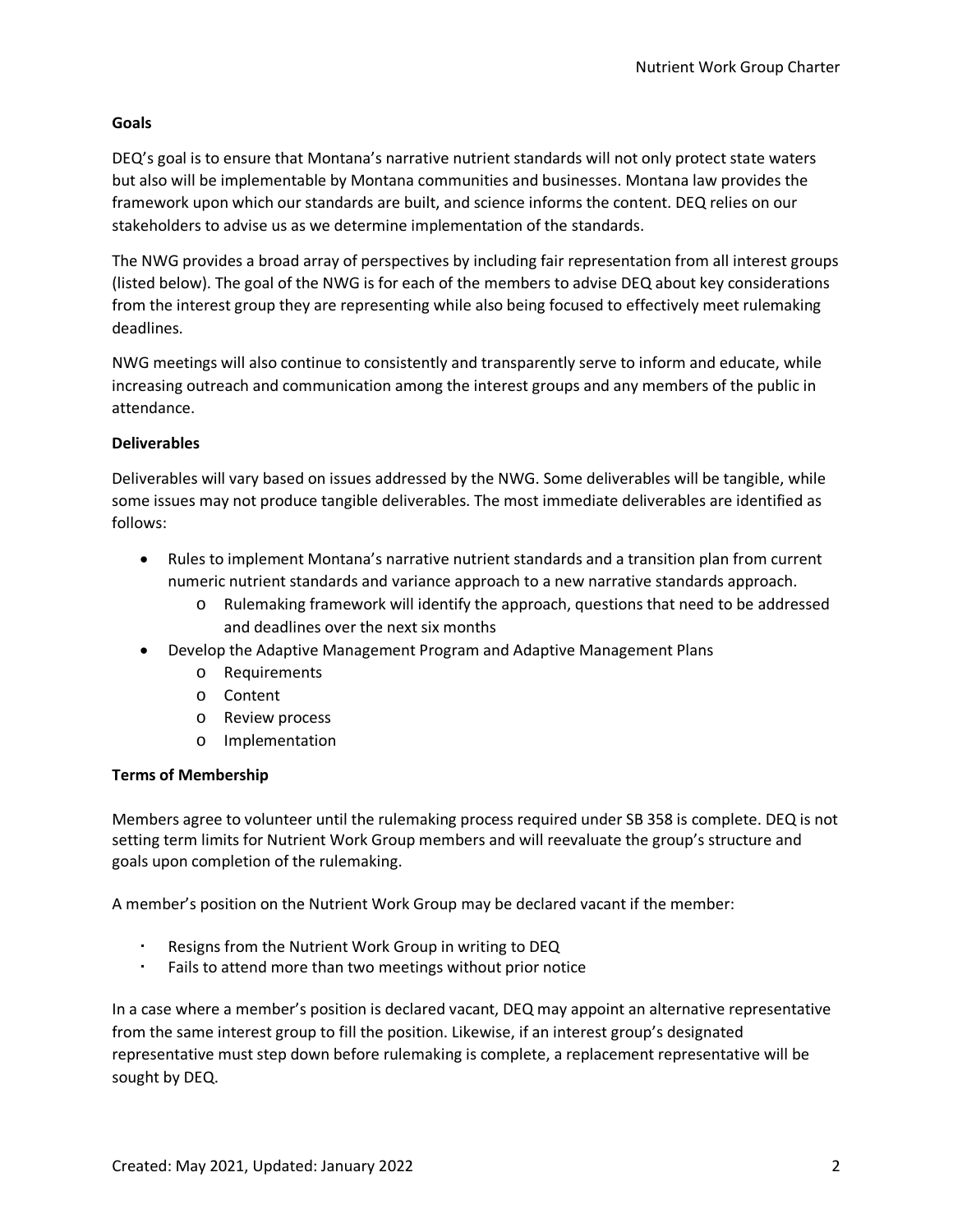# **Interest Groups Represented**

That there will be one representative for each of the following interest groups:

- Point Source Discharger: Large Municipal Systems (>1 MGD)
- Point Source Discharger: Middle-Sized Mechanical Systems (<1 MGD)
- Point Source Discharger: Small Municipal Systems with Lagoons
- Point Source Discharger: Non-POTW
- Municipalities
- Mining
- Farming-Oriented Agriculture
- Livestock-Oriented Agriculture
- Environmental Advocacy Organization
- Conservation Organization Local
- Conservation Organization Regional
- Conservation Organization Statewide
- Water or Fishing-Based Recreation
- Federal Land Management Agencies
- Federal Regulatory Agencies
- State Land Management Agencies
- County Water Quality Districts or Planning Departments
- Soil and Water Conservation Districts East of the Continental Divide
- Soil and Water Conservation Districts West of the Continental Divide
- Wastewater Engineering Firms
- Timber Industry

If NWG Members are unable to attend a meeting, they should attempt to find alternates to attend in their place.

If necessary, other stakeholders may be invited by DEQ to provide expertise or perspective on specific issues.

# **Operating Guidelines**

#### Convening of Meetings

- Members of the NWG will meet monthly via Zoom or in-person at the DEQ Metcalf building in Helena.
- Monthly meetings are scheduled for 2021 from 9:00 11:00 a.m. as follows:
	- o May 27, 2021 (convening via Zoom only)
	- o June 23, 2021
	- o July 28, 2021
	- o August 25, 2021
	- o September 22, 2021
	- o October 27, 2021
- Bi-monthly meetings are scheduled for 2022 from 9:00 11:00 a.m. as follows:
	- o January 12, 2022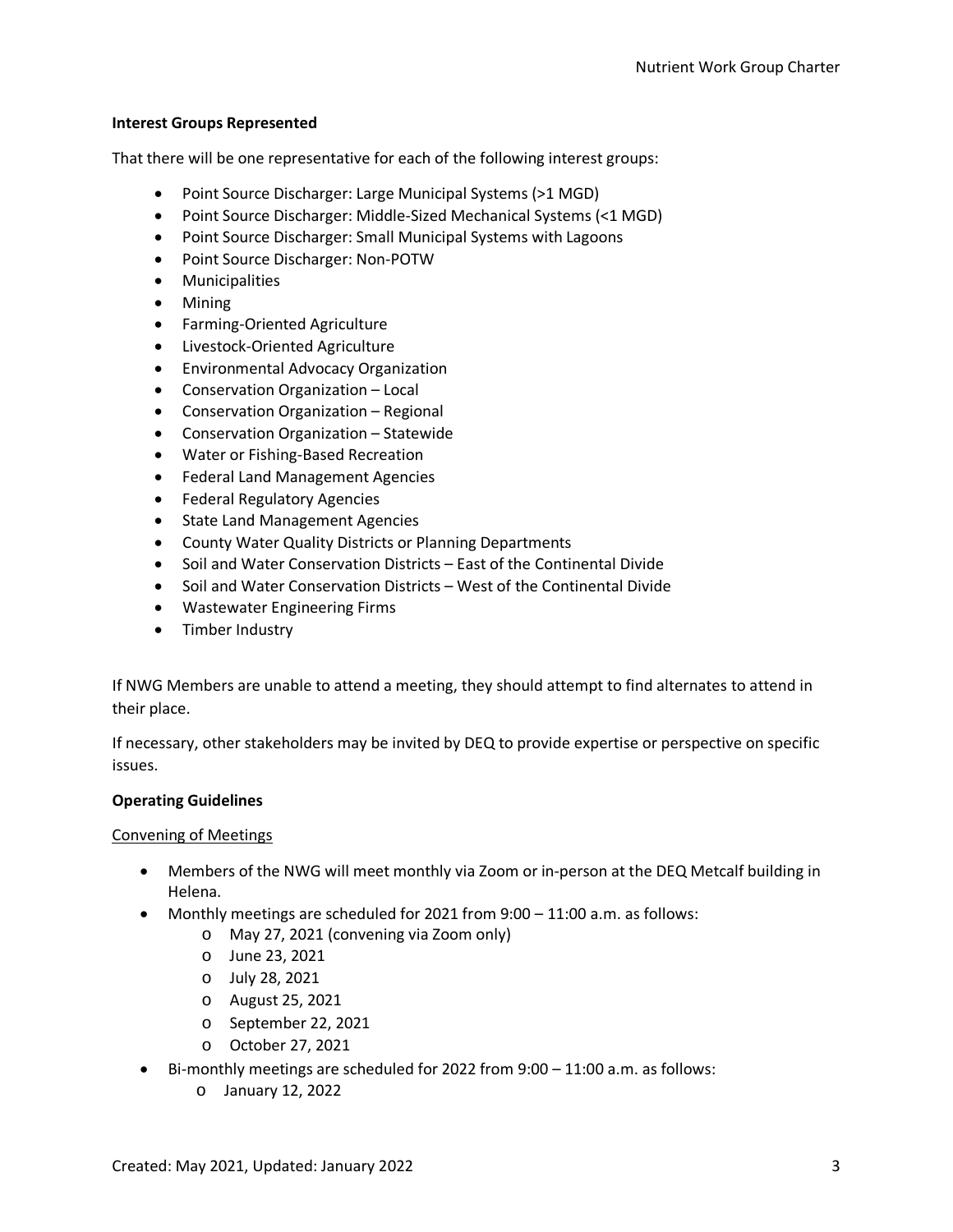- o January 26, 2022
- o February 9, 2022
- o February 23, 2022
- o March 9, 2022
- o March 23, 2022
- o April 13, 2022
- o April 27, 2022
- o May 11, 2022
- o May 25, 2022
- NWG meetings and related technical subcommittee meetings (described below) will be open to members of the public.
- The above six meetings will lead up to the official rulemaking process. Once the rulemaking process is underway, it is anticipated that the group will meet as needed with notifications posted on DEQ's NWG [website](http://deq.mt.gov/Water/Resources/nutrientworkgroup) and through the listserv.
- DEQ will make every effort to provide NWG members meeting updates through email two weeks prior to the meeting.

# **Communication**

- Meetings will be posted on DEQ's NWG [website.](https://deq.mt.gov/water/Councils)
- Relevant documents and notices will be posted on DEQ's NWG [website](https://deq.mt.gov/water/Councils)
- Documents for the NWG's review will be posted on the DEQ Narrative Nutrient Standards Transition Microsoft Teams site
- The NWG members and interested parties will receive email notices via DEQ's email listserv.

#### Conduct of Meetings

- Meetings will be open to members of the public.
- Meetings will be facilitated by DEQ staff.
- Informed alternate representatives are acceptable and encouraged if a Nutrient Work Group member cannot attend.
- Members of the public will be provided an opportunity to share ideas, ask questions, and provide feedback at designated times during meetings and during possible future listening sessions
- Questions can be submitted to DEQ staff through the NWG website or during the Zoom meeting, using the chat feature.
- Questions received may not necessarily be discussed immediately, but may be used to inform agendas and content for future meetings.
- Meetings will end with a clear understanding of expectations and assignments for next steps.
- Meetings are expected to be two hours, and not exceed three hours. Extension of time, in 15 minute increments, will require the consent of the majority of members attending that meeting. Consensus will be indicated with a show of hands.
- DEQ will keep notes of meeting attendees, key issues raised, and actions required. Comments summarized from individual NWG members will be attributed to the speaker. A verbatim record of the meeting will not be prepared.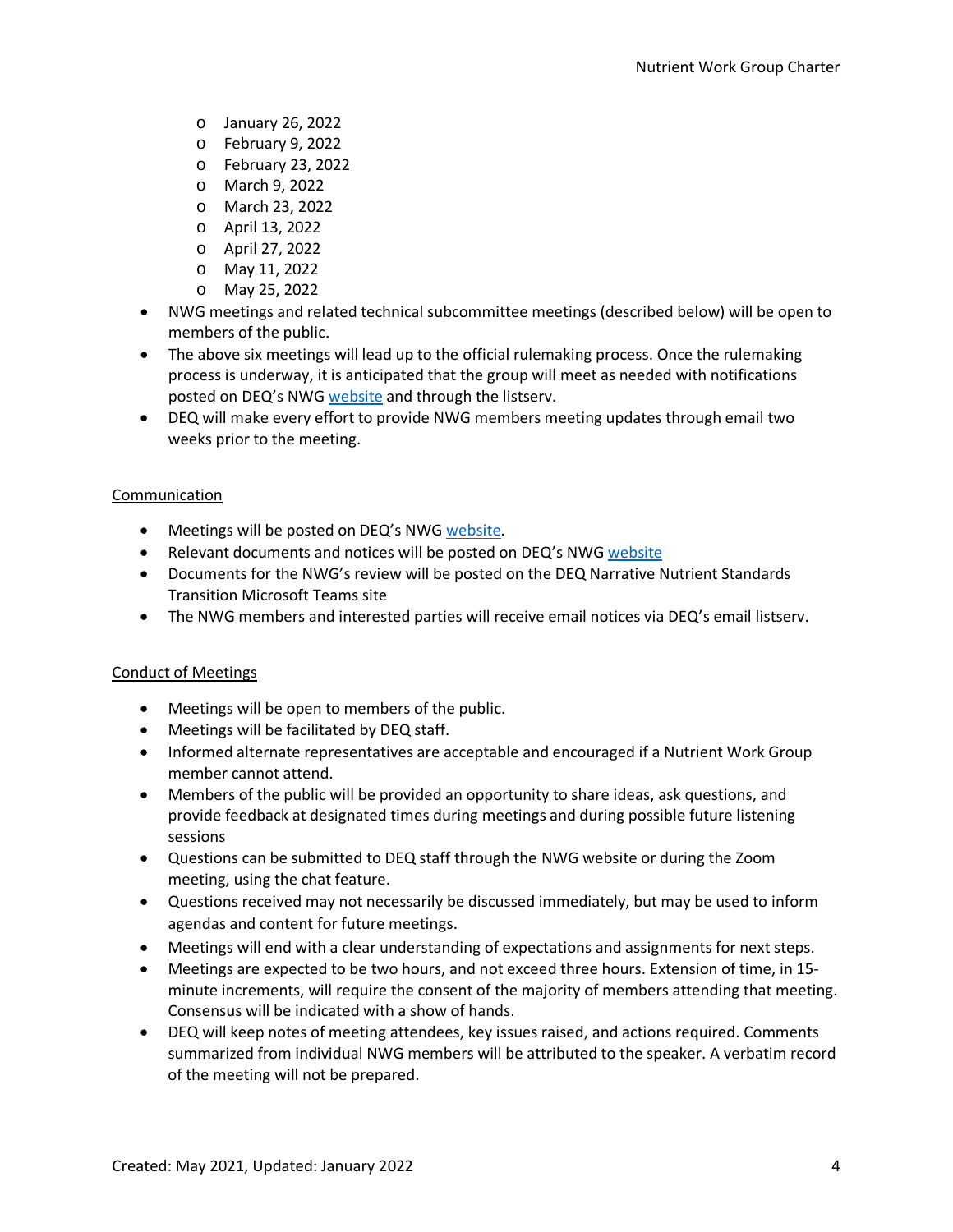• DEQ will make every effort to provide the previous meeting notes and a meeting agenda to members of the Nutrient Work Group at least two weeks before the next meeting. Any changes to the notes of the past meetings shall be in writing and forwarded to DEQ prior to the next meeting.

# Meeting Ground Rules

- Speak one at a time refrain from interrupting others.
- Wait to be recognized by facilitator before speaking.
- Facilitator will call on people who have not yet spoken before calling on someone a second time for a given subject.
- Share the oxygen ensure that all members who wish to have an opportunity to speak are afforded a chance to do so.
- Be respectful towards all participants.
- Listen to other points of view and try to understand other interests.
- Share information openly, promptly, and respectfully.
- If requested to do so, hold questions to the end of each presentation.
- Remain flexible and open-minded, and actively participate in meetings.

#### Decision Making Steps

Throughout the process, decisions will need to be made in order to submit a comprehensive rule package. Productive dialogue with the Nutrient Work Group is important to determine all available alternatives and hear any concerns or ideas. During meetings, as topics are discussed between DEQ and the NWG, the following decision-making tree will be used:



DEQ will consider all alternatives and information discussed in the Nutrient Work Group meetings and weigh the alternatives against the primary requirements of: the intent of state law and Senate Bill 358,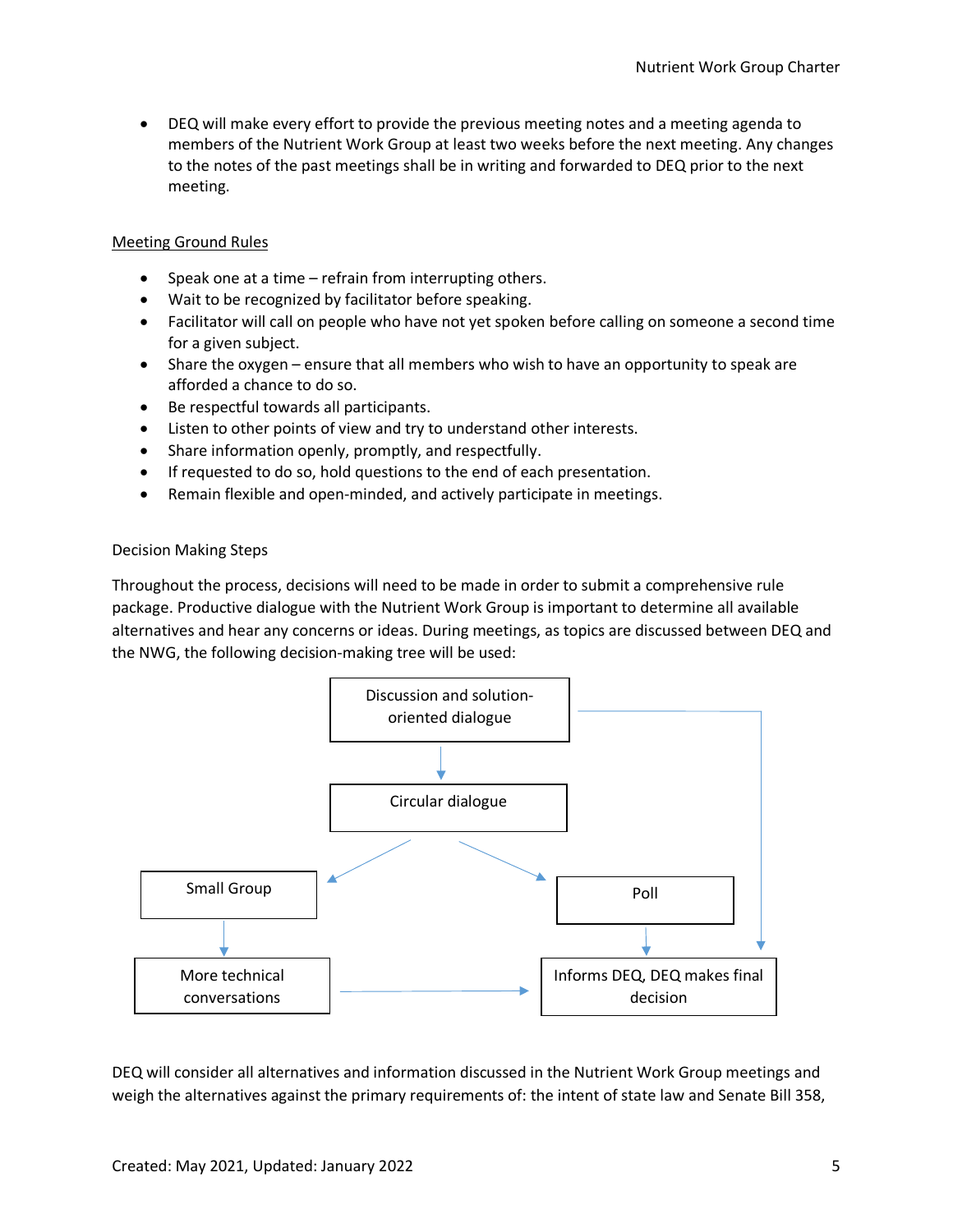requirements and approval from the EPA, and protection of beneficial uses. DEQ will circle back to the Nutrient Work Group to let the group know a decision has been made and provide reasoning. Should ad-hoc small groups be formed, DEQ suggests they be comprised of one DEQ representative, one EPA representative, and three NWG members that balance interests. Small group meetings to discuss technical details will be organized by DEQ and will be open to the public. The same principles outlined above will apply to these meetings.

# Guiding Principles/Pillars

The following guiding principles will stand throughout the rulemaking process as the foundation and common understanding prior to starting discussion:

- 1. DEQ will utilize the existing science of nutrient impacts to Montana's beneficial uses—it is not the intent of these meetings to revisit the science.
- 2. DEQ will adhere to permitting requirements of anti-backsliding.
- 3. All water quality standards changes will be submitted to EPA for approval under the Clean Water Act.
- 4. DEQ will actively engage with the Nutrient Work Group as an advisory body.
- 5. DEQ's developed and vetted nutrient assessment method will remain in place, with minor changes.

#### **Roles and Responsibilities**:

The Nutrient Work Group is an advisory group to DEQ:

#### NWG members agree to:

- Provide specific local expertise, including identifying emerging local issues;
- Review project reports and comment promptly;
- Attend as many meetings as possible and prepare appropriately;
- Complete all necessary assignments prior to each meeting;
- Relay information to and from their broader interest group counterparts after each meeting and gather information/feedback from their counterparts as practicable before each meeting;
- Articulate and reflect the interests that NWG members bring to the table;
- Maintain a focus on solutions that benefit the entire state;
- Present recommendations for the rulemaking throughout the planning process.

#### DEQ staff agrees to:

- Provide NWG members the opportunity to collaborate with other agencies and groups on making recommendations for the project;
- Keep Nutrient Work Group partners informed of progress;
- Provide documentation to support recommendations;
- Provide technical expertise;
- Provide early notification of Nutrient Work Group meetings and make every effort to provide two weeks to review and comment on technical reports and other documents;
- Manage logistics for meetings;